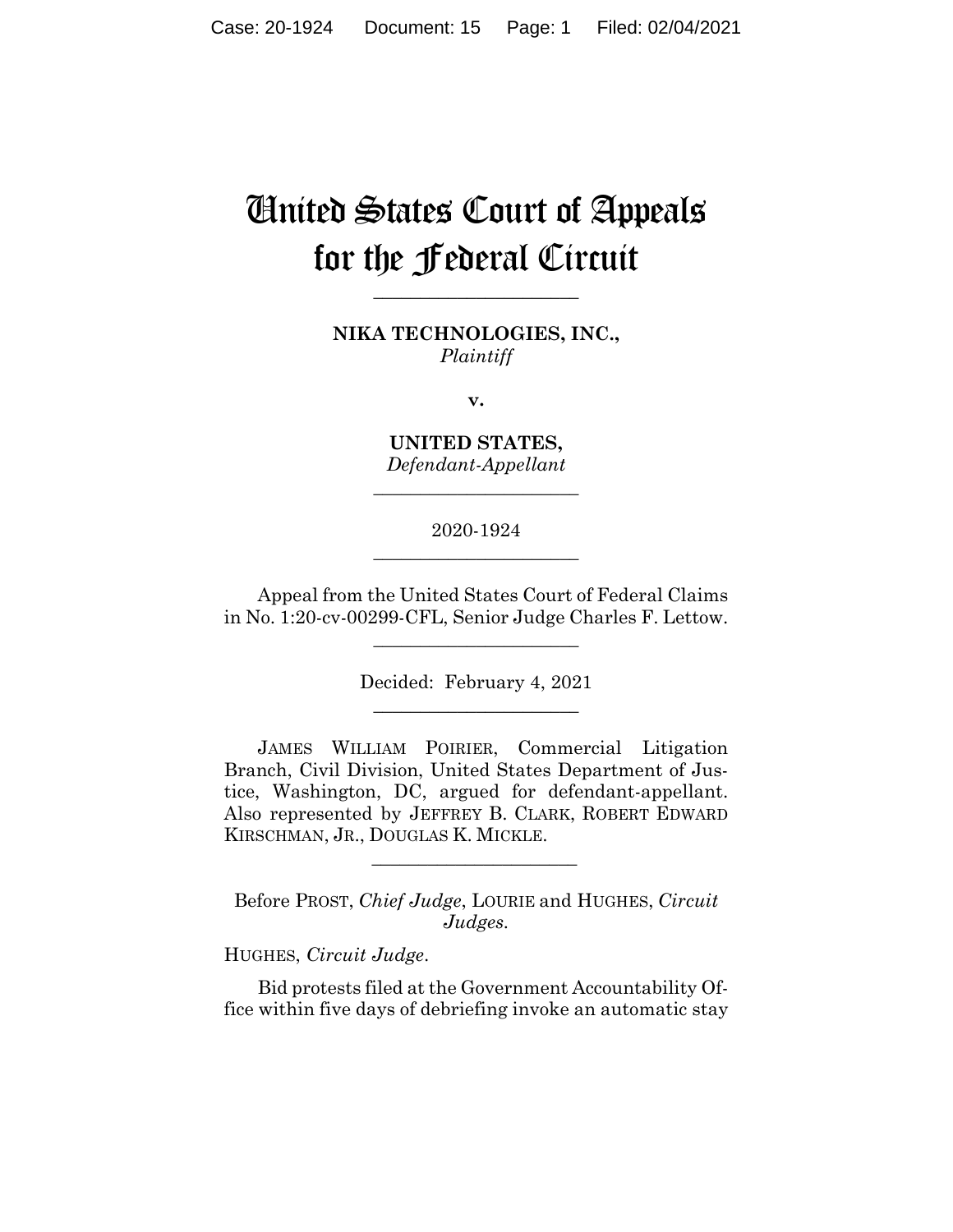of performance of the underlying contract under 31 U.S.C. § 3553(d). NIKA Technologies, Inc. filed a bid protest at the GAO six days after receiving a written debriefing regarding its failed bid on a government contract, but the GAO denied an automatic stay as untimely. NIKA filed an action at the Court of Federal Claims, which instituted the stay. The government appeals. Because we hold that the plain language of 31 U.S.C. § 3553(d) dictates that the deadline for invoking the automatic stay is five days after the written debriefing is supplied (unless, as discussed below, the protestor submits additional questions), we reverse.

I

The Army Corps of Engineers issued a request for proposals seeking services for its Operation and Maintenance Engineering and Enhancement Program. NIKA bid but was not awarded a contract, so the Corps alerted NIKA to its right to request a debriefing. NIKA made a timely request for debriefing. On March 4, 2020, the Corps sent NIKA a written debriefing and alerted NIKA of the right to submit additional questions. NIKA did not submit any additional questions. NIKA filed a protest at the GAO on March 10—six days after the written debriefing.

Under 31 U.S.C. § 3553(d), bid protests filed at the GAO invoke an automatic stay of procurement during the pendency of the protest if the federal agency awarding the contract receives notice within five days of debriefing. But here, the GAO denied the stay as untimely because NIKA did not file its protest with the GAO until six days after receiving a written debriefing.

NIKA then filed an action at the Court of Federal Claims on the theory that, although the debriefing period began upon receipt of the written debriefing, debriefing did not end until two days later. NIKA cited 10 U.S.C.  $§ 2305(b)(5)(B)(vii)$ , which states that "[t]he debriefing shall include . . . an opportunity for a disappointed offeror to submit, within two business days after receiving a post-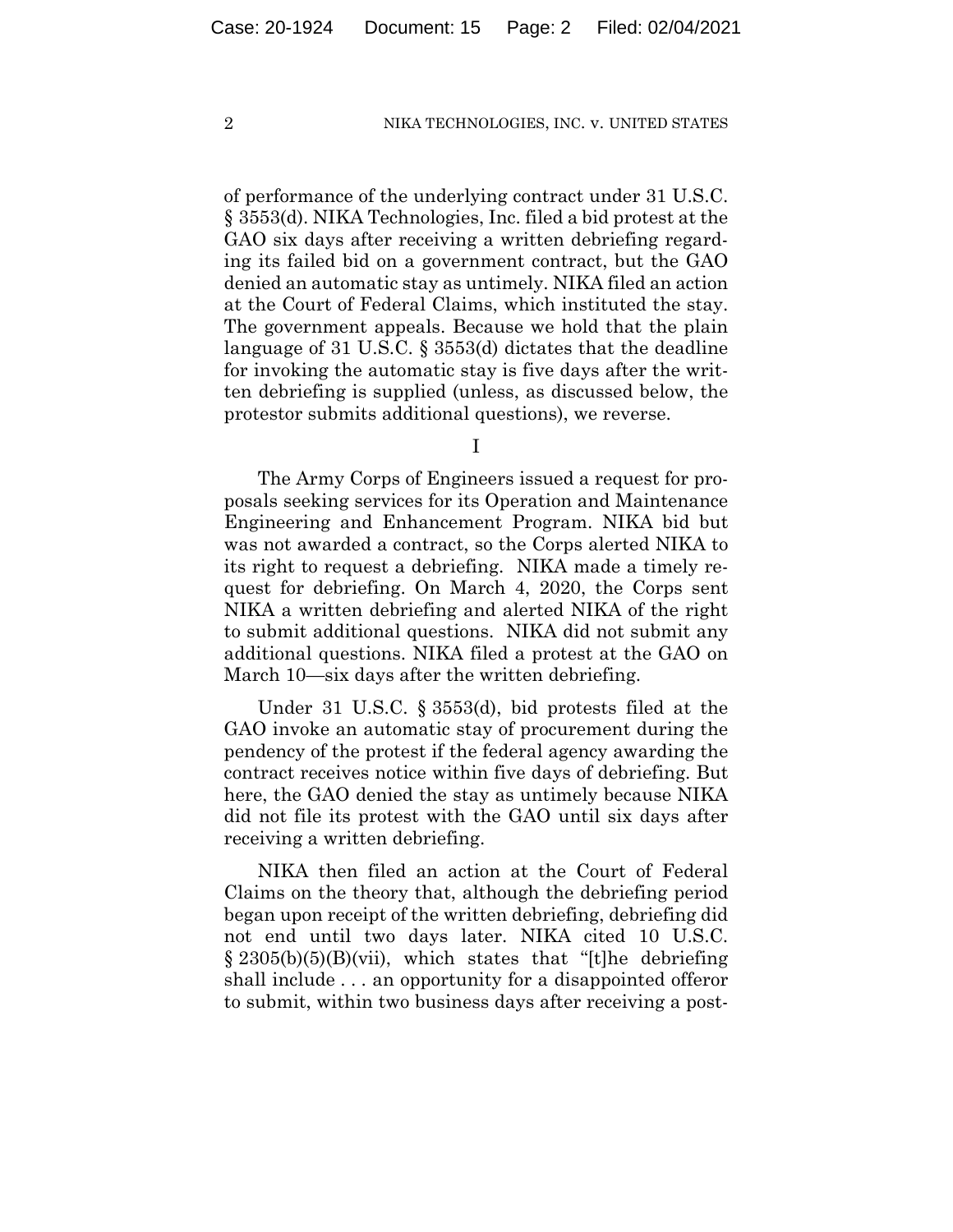award debriefing, additional questions related to the debriefing." The Court of Federal Claims sided with NIKA and instituted the stay.

Since that time, the bid protest has concluded, which means that the stay has also ended. Thus, although the government appeals, NIKA no longer has an interest in the case and has not responded.

II

As a threshold matter, we address whether the case is moot.

The order that the government challenges expired on June 5, 2020. J.A. 1. Thus, any decision from this court would not directly affect the parties, which presents mootness concerns. *See DeFunis v. Odegaard*, 416 U.S. 312, 317 (1974) (citations omitted) (noting that when a case "no longer 'touch(es) the legal relations of parties having adverse legal interests'" it is generally moot).

However, there is an exception to the mootness doctrine for cases capable of repetition but evading review. "That exception applies 'only in exceptional situations,' where (1) 'the challenged action [is] in its duration too short to be fully litigated prior to cessation or expiration,' and (2) 'there [is] a reasonable expectation that the same complaining party [will] be subject to the same action again.'" *Kingdomware Techs., Inc. v. United States*, 136 S. Ct. 1969, 1976 (2016) (quoting *Spencer v. Kemna*, 523 U.S. 1, 17 (1998)). We address these two prongs below.

## A

Because of the legal time constraints, this is an issue that is evading review. Some cases are inherently unlikely to get through the judicial-review process before they would become moot. Here, by statute, GAO bid protests must be decided within 100 days of submission. 31 U.S.C. § 3554(a)(1). By regulation, the GAO does not decide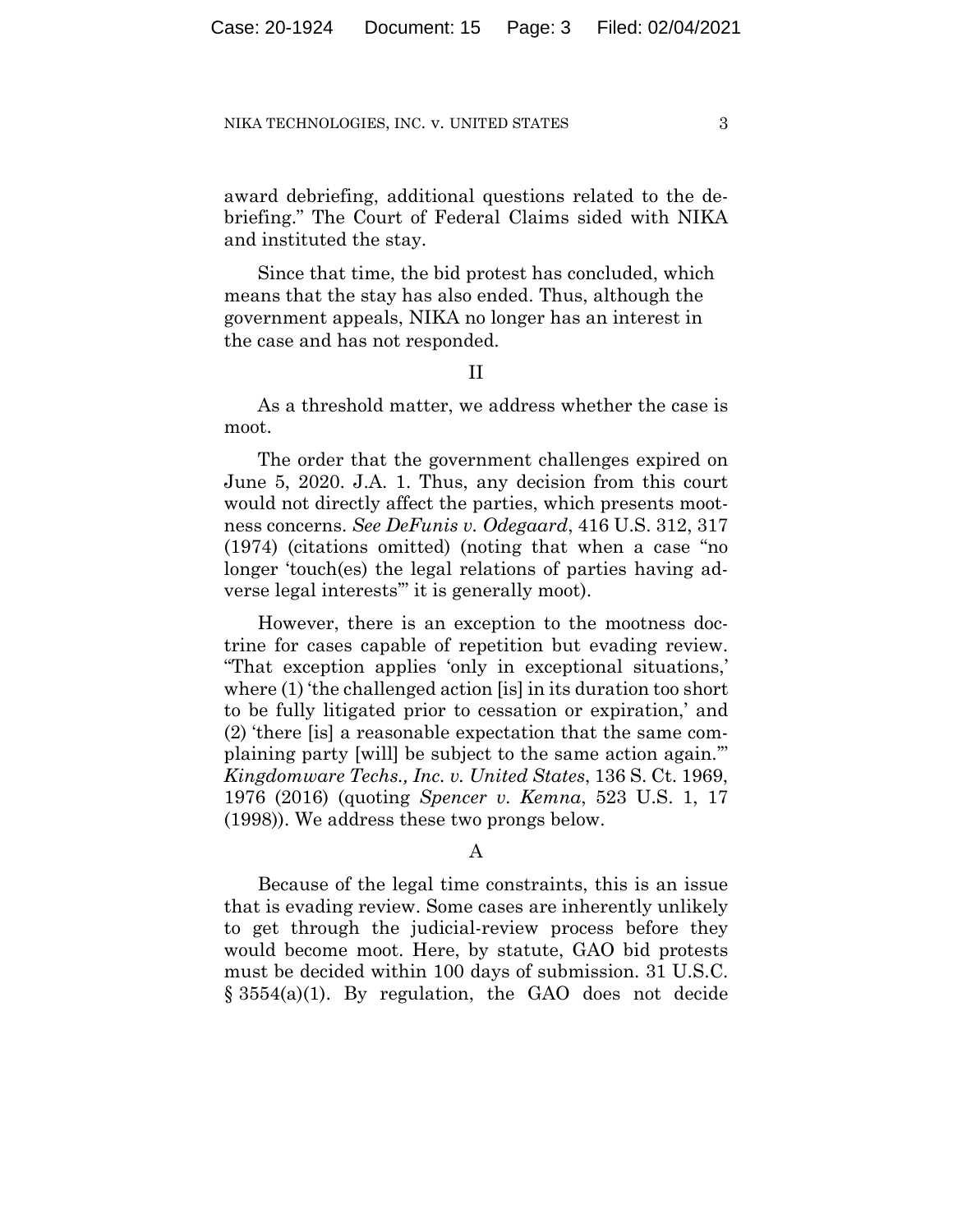disputes about the stay of procurement activities. 4 C.F.R. § 21.6. Therefore, in order to receive judicial review regarding a GAO stay of procurement activities, a party has at most 100 days for proceedings at the Court of Federal Claims (concerning whether a protest at the GAO was filed in time for the protester to invoke the stay), for the United States to get permission to appeal, for the United States to file an appeal with this court, and for this court to consider and decide the case. Completing all these activities in 100 days is unrealistic, if not impossible. Therefore, this issue is evading review. *See, e.g.*, *Kingdomware Techs., Inc.*, 136 S. Ct. at 1976 (2016) (holding that an issue was evading review because there were only two years to complete judicial review before the case would be rendered moot).

B

This issue is also capable of repetition. "[T]he capableof-repetition doctrine applies… generally only where the named plaintiff can make a reasonable showing that he will again be subjected to the alleged illegality." *City of Los Angeles v. Lyons*, 461 U.S. 95, 109 (1983). In other words, we must decide whether there is a reasonable expectation that the party invoking review here will run into this same problem again. *See Kingdomware Techs*, *Inc.*, 136 S. Ct. at 1976. The question is "whether the controversy [is] *capable of repetition* and not . . . whether the claimant [has] demonstrated that a recurrence of the dispute was more probable than not." *Honig v. Doe*, 484 U.S. 305, 318 n.6 (1988) (emphasis added). Here, there is a "reasonable expectation that" the government "[will] be subject to the same action again" because it is likely that future bid protestors will rely on the Court of Federal Claims' decision below and wait beyond the deadline to invoke a stay of procurement. *See Kingdomware Techs., Inc.*, 136 S. Ct. at 1976 (alteration in original). In 2019, there were 2,198 bid protests at the GAO, many of which involved potential stays on procurement. U.S. Gov't Accountability Off., GAO-20-220SP, GAO Bid Protest Annual Report to Congress for Fiscal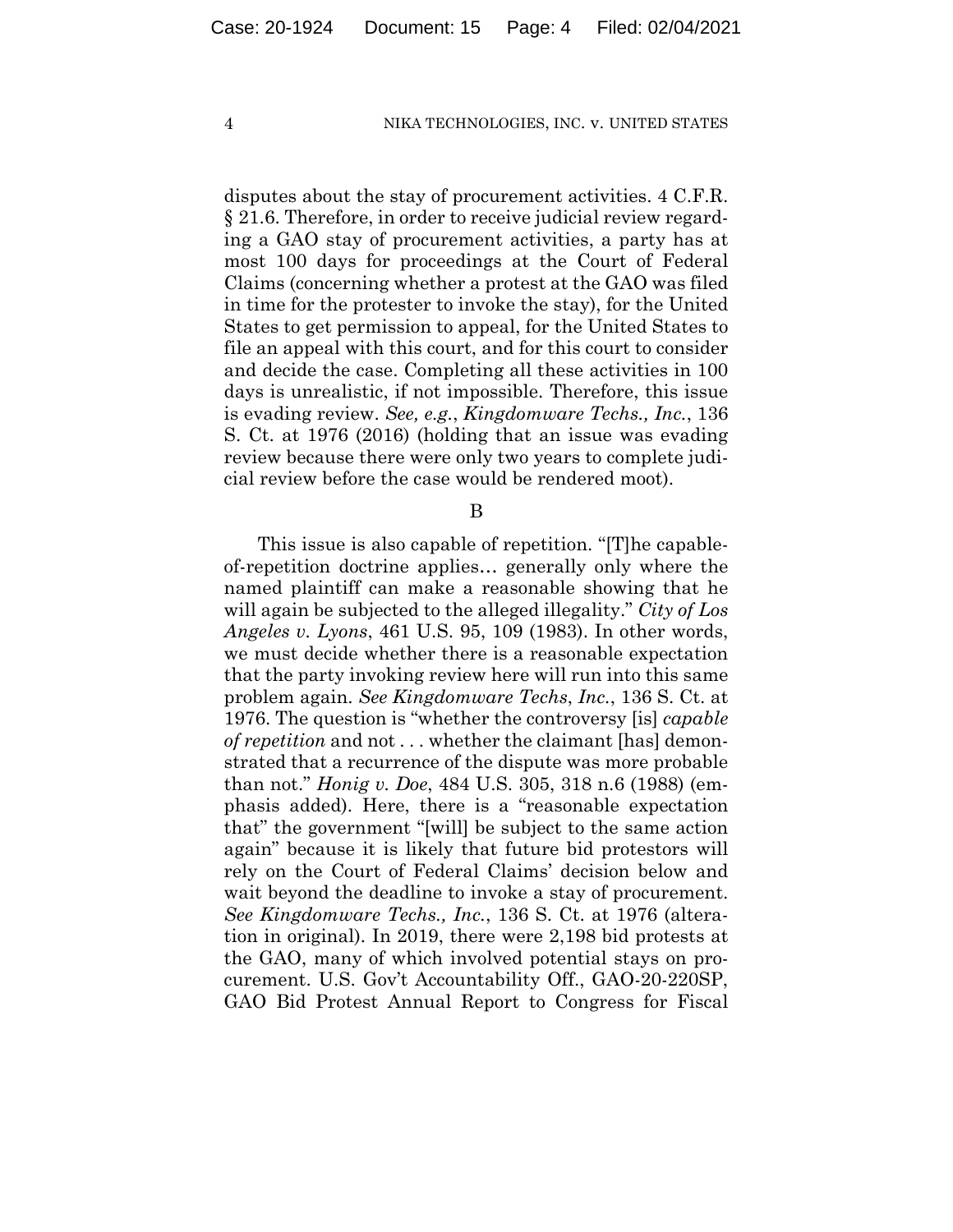Year 2019 (2019). The government will be involved in all future bid protests, and there is a reasonable expectation that the deadline will be missed by future bid protestors, given the number of protests and the short timeline for protests.

We hold that this issue is capable of repetition but evading review and therefore consider the merits.

## III

One statutory incentive for bid protestors to file claims at the GAO rather than the Court of Federal Claims is that a bid protester is entitled to invoke a stay on procurement for the duration of the GAO proceedings. To invoke this stay, the protester must file at the GAO quickly, before one of two deadlines: within ten days of the contract award or within five days of the debriefing date offered for a required debriefing. These deadlines are codified in 31 U.S.C. § 3553(d), the statute at issue here, which we reproduce in part below:

(3)(A) If the Federal agency awarding the contract receives notice of a protest in accordance with this section during the period described in paragraph  $(4)$ —

(i) the contracting officer may not authorize performance of the contract to begin while the protest is pending;

. . .

 $(4)(A)$  The period referred to in . . .  $(3)(A)$ , with respect to a contract, is the period beginning on the date of the contract award and ending on the later of—

(i) the date that is 10 days after the date of the contract award; or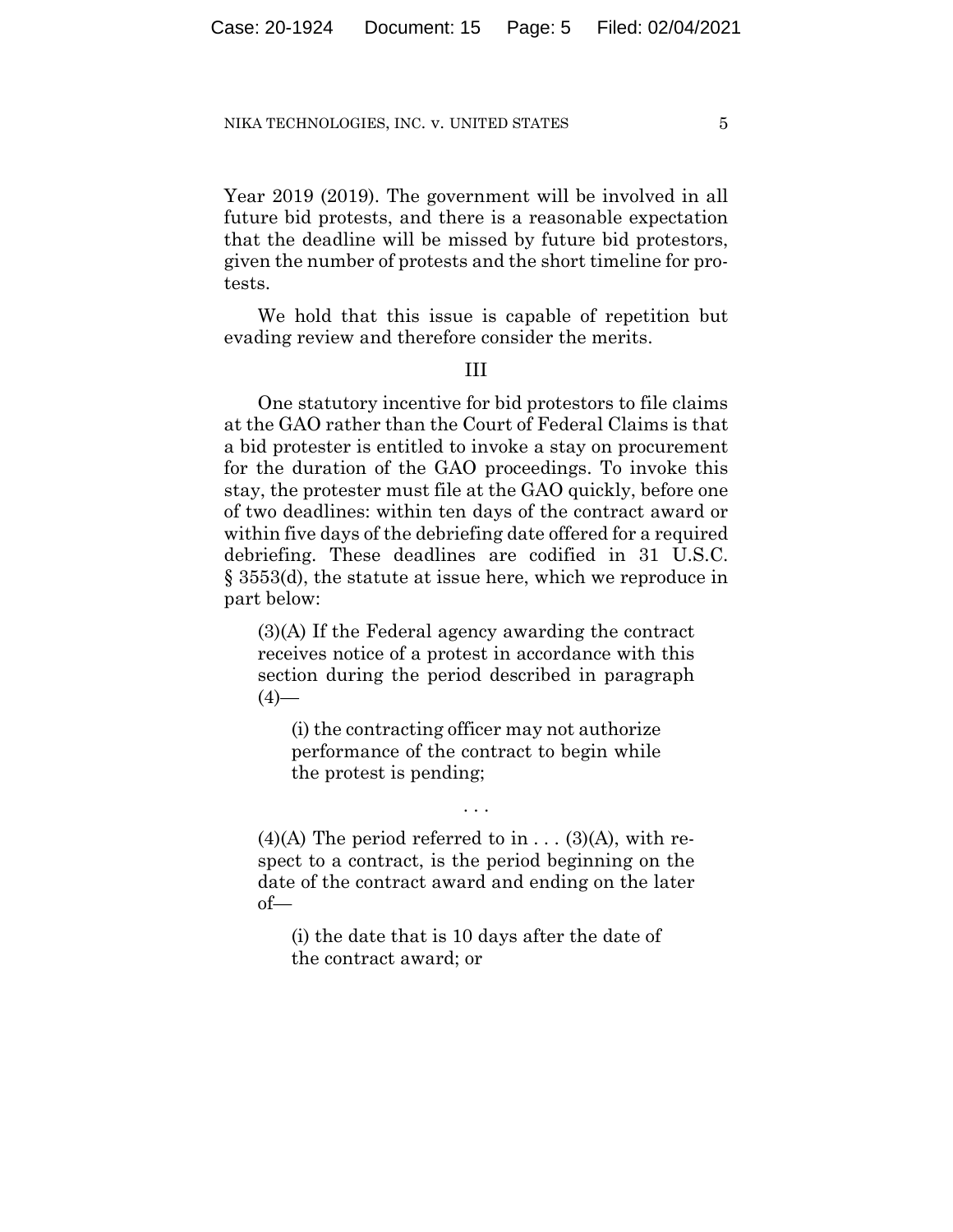(ii) the date that is 5 days after the debriefing date offered to an unsuccessful offeror for any debriefing that is requested and, when requested, is required.

31 U.S.C. § 3553(d). Here, it is undisputed that NIKA missed the first deadline (ten days after the contract award), so the issue is the meaning of  $\S 3553(d)(4)(A)(ii)$ : "the date that is 5 days after the debriefing date. . ."

IV

We hold that the plain meaning of the statute is that the deadline in 31 U.S.C.  $\S$  3553(d)(4)(A)(ii) is five days after receipt of debriefing. In other words, we hold that the debriefing is not automatically held open for an additional two days.

The plain meaning of  $\S 3553(d)(4)(A)(ii)$  is that the clock starts on the day that the bidder receives debriefing. The statute refers to "*the* debriefing date," using the singular form of the noun.  $\S$  3553(d)(4)(A)(ii) (emphasis added). If Congress thought otherwise, it could have said "the end of the debriefing period," but instead it said "the debriefing date." This indicates that the proper interpretation is that the timer starts on the day that a bidder receives its debriefing, not two days afterward. It would be at odds with the plain meaning to interpret the statute to define "the debriefing date" as a day on which no actual debriefing occurred.

Nevertheless, the Court of Federal Claims held that 10 U.S.C. § 2305(b)(5)(B)(vii) defines the term "debriefing" when it says: "The debriefing shall include . . . an opportunity for a disappointed offeror to submit, within two business days after receiving a post-award debriefing, additional questions related to the debriefing. . . ." J.A. 5– 6. The court emphasized the language "shall include," and held that the statute therefore mandated that the debriefing last until this two-day window ends. J.A. 6. But this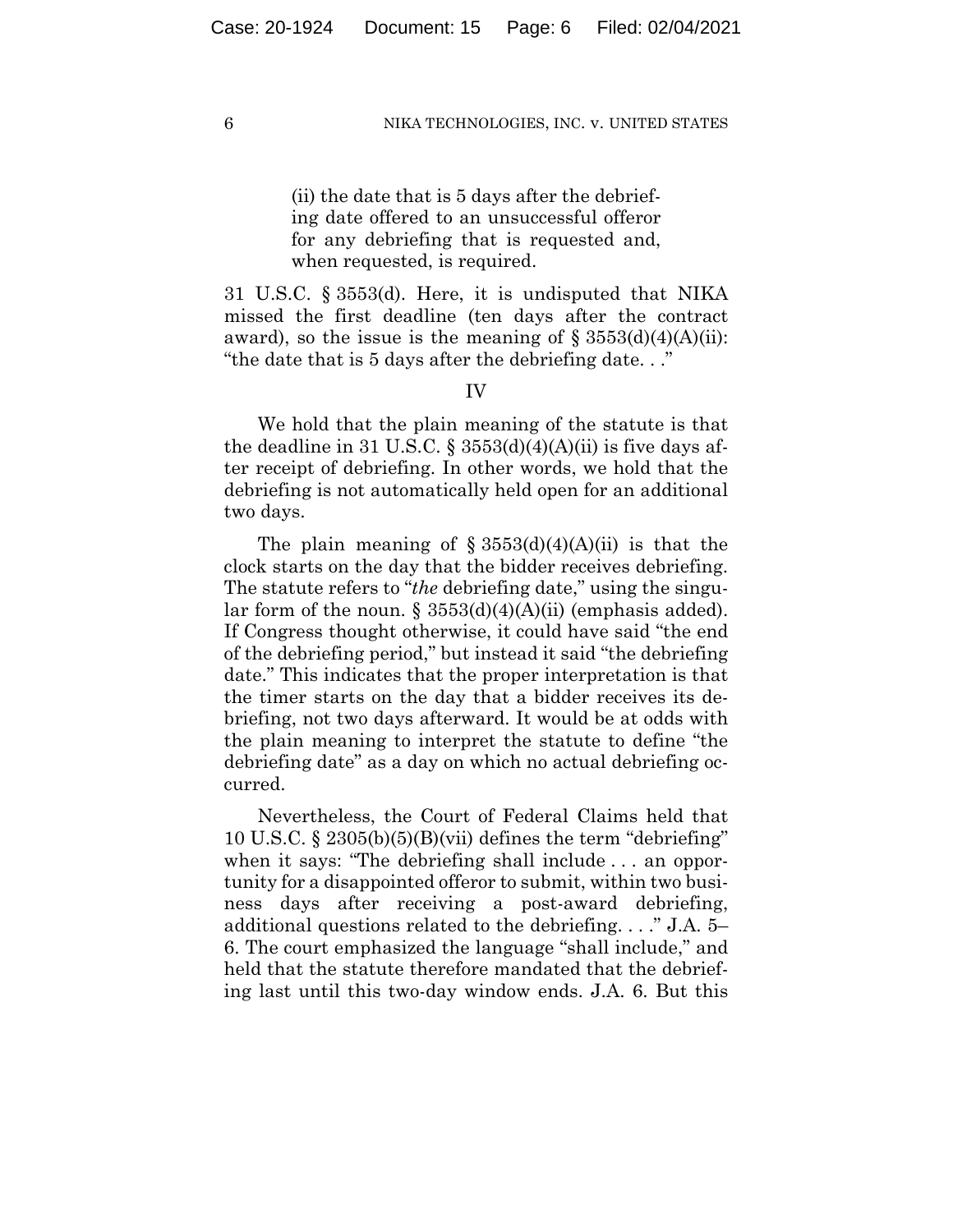interpretation overlooks the word "after." While the statute mandates a two-day opportunity to ask questions, it mandates it "*after*… debriefing," which means that the two-day period for questions occurs within the five-day window for filing a protest. 10 U.S.C.  $\S 2305(b)(5)(B)(vii)$  (emphasis added).

Moreover, when Congress has wanted to extend the deadline in this statutory scheme, it has done so explicitly. For example, § 2305(b)(5)(C) states that when there are additional questions submitted "[t]he agency shall not consider the debriefing to be concluded until the agency delivers its written responses. . . ." By implication, when there are no additional questions submitted, as here, the debriefing period is not held open.[1](#page-6-0) 

We hold that the plain meaning of the statutory scheme is that when no additional questions are submitted, the "debriefing date" is simply the date upon which the party receives its debriefing. The five-day period described in subparagraph (A)(ii) begins on the debriefing date, rather than two days later. Because NIKA did not file at the GAO within the five-day period, it did not timely invoke the stay.

<span id="page-6-0"></span>Similarly, 31 U.S.C.  $\S 3553(d)(4)(B)$  states: "For procurements conducted by any component of the Department of Defense, the 5-day period described in subparagraph (A)(ii) does not commence until the day the Government delivers to a disappointed offeror the written responses to any questions submitted pursuant to section  $2305(b)(5)(B)(vii)$  of title 10." This section also emphasizes that when additional questions are submitted, the deadline is extended, which implies that the deadline is generally not extended.